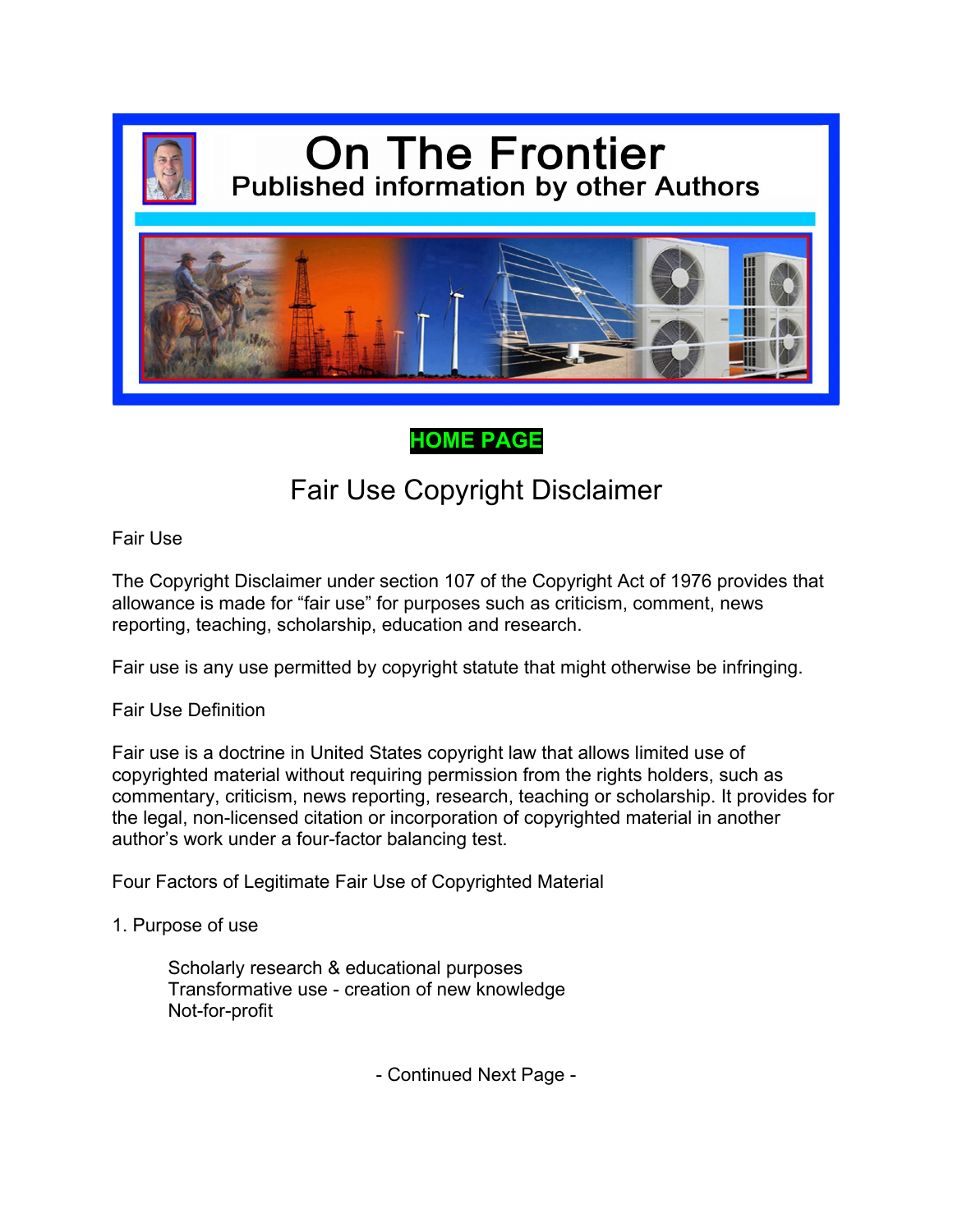## Fair Use Copyright Disclaimer

(Continued From Previous Page)

2. Nature of copyrighted work

Previously published Contains little to no creative expression Contains mostly factual information

#### 3. Quantity Used

Use of limited amount Quantity used not central to the composition Amount used achieves the stated purpose (Use of entire composition if needed to achieve objective may qualify) Reduced resolution of images or graphics or used to achieve objective

#### 4.Market Effect

Effect of use on economic/market value Market for the material is absent or negligible Use does not affect the current market

### Site Links To Articles, Abstracts, Essays and Videos By Other Authors

This section is intended to provide the reader with access to articles, transcripts, excerpts, video clips or other material which may be referenced in various documents on this website or for the purpose of further education, critical review, research, explanation and/or support for new knowledge presented herein.

Long experience has proven that it is necessary to have these references available "on site" because the landscape of the Internet is always changing and links to these materials may not be available or else fail to work correctly (link rot). Indeed, some of the works themselves may be very difficult (or even impossible) to find due to their obscure origin, highly technical nature or ephemeral existence.

These references are necessary for support of concepts presented on the site, to support, understand or provide context for new knowledge, for scholarly research, educational purposes or for other legitimate purposes such as criticism, comment, news reporting, and teaching.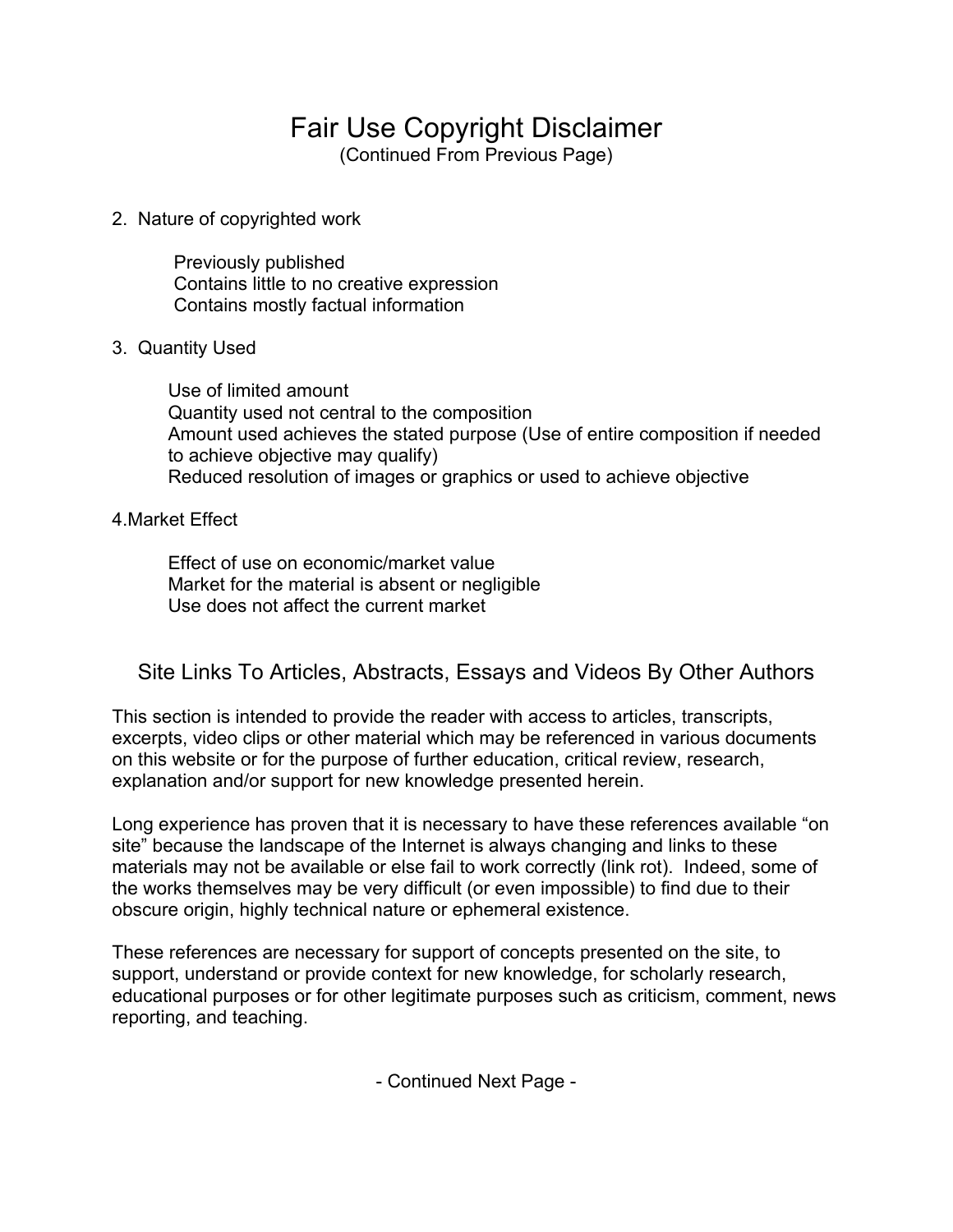Site Links To Articles, Abstracts, Essays and Videos By Other Authors

(Continued From Previous Page)

All these references have been published elsewhere and most are of a scholarly nature, although some are excerpts, transcripts of audio files, popularized articles, or video clips. Credit and citations for the authors and publication are part of each reference, except where identification of the author or source was not provided in the original material. Some redaction of long or complex works was necessary due to space limitations or context requirements.

The original format, content and appearance of each reference has been preserved to the extent possible, except where it was necessary for file size reduction, elimination of unneeded material, to provide supplemental or introductory information lacking in the original document, or, where there were obvious typographic, formatting or other errors that impaired comprehension or access to information content.

| Links                                                                                                                                |  |
|--------------------------------------------------------------------------------------------------------------------------------------|--|
|                                                                                                                                      |  |
| <b>GENERAL ARTICLES</b>                                                                                                              |  |
| <b>Battle For the Stars</b>                                                                                                          |  |
| <b>Shooting For The Sun</b>                                                                                                          |  |
| <b>Science Denied - Why Does Doubt Persist?</b>                                                                                      |  |
| <b>Wanted: Psychopaths to Play the Stock Market</b>                                                                                  |  |
| <b>When To Launch A Technology Attack</b>                                                                                            |  |
| <b>Pathological Skepticism And Pseudoskepticism</b>                                                                                  |  |
| When Do We Lose Our Taste For The New?                                                                                               |  |
| <b>The Gifts Of Athena</b>                                                                                                           |  |
| <b>SEFI Scoping Study on Financial Risk Management Instruments for Renewable</b><br><b>Energy Projects, Part 1 Executive Summary</b> |  |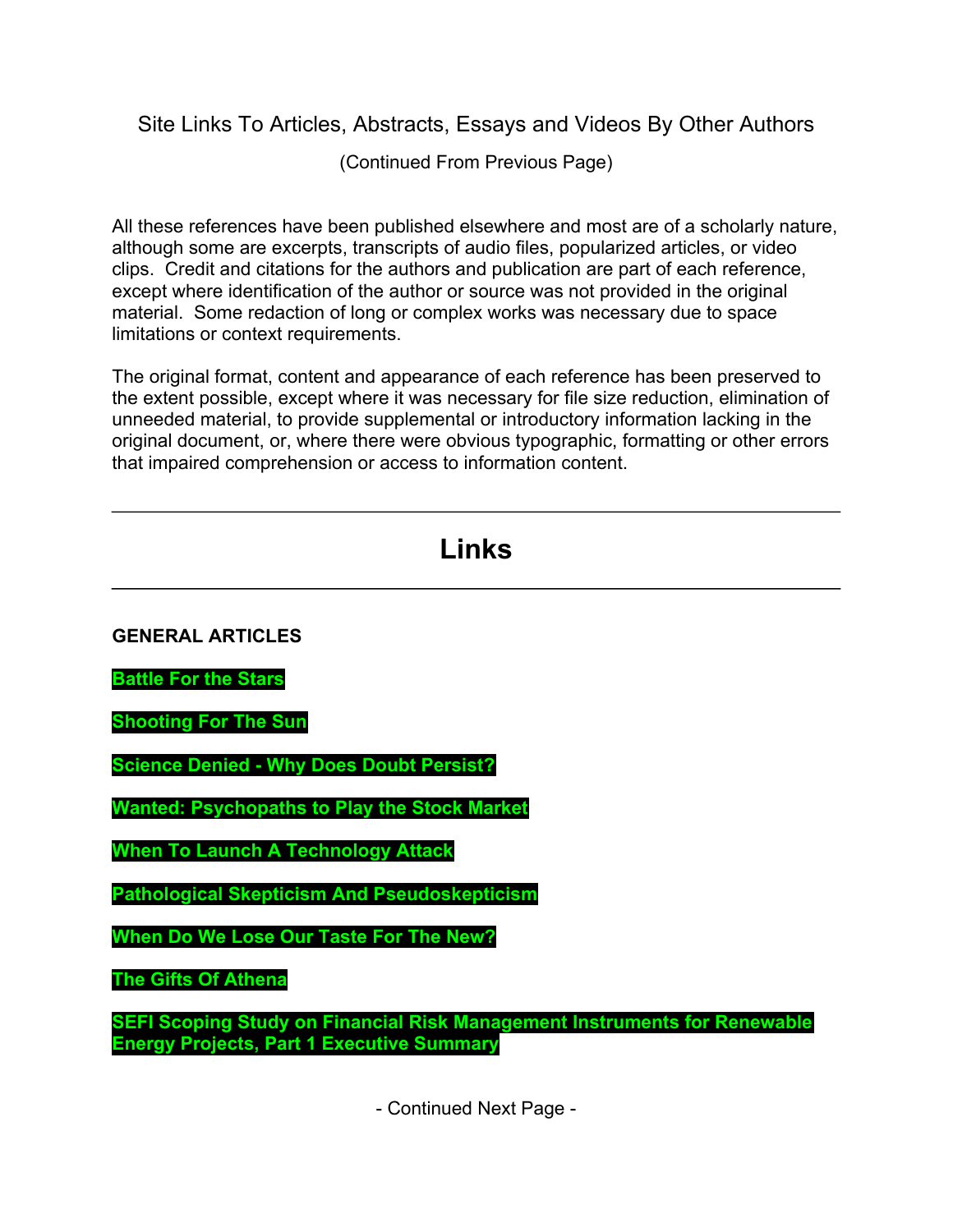**SPACE & SPACE TRAVEL**

**[Should A Mars Colony Be Independent, Or Just A Colony Of Earth?](https://filedn.com/l9pHfc29qBEzDUUEoHrbsHJ/s1.pdf)**

**[Water in Hellas Planitia](https://filedn.com/l9pHfc29qBEzDUUEoHrbsHJ/s2.pdf)**

**PHYSICS**

**[The Quantum Vacuum As The Origin Of The Speed Of Light](https://filedn.com/l9pHfc29qBEzDUUEoHrbsHJ/p1.pdf)**

**[Abstract - Why Einstein Did Not Believe That General Relativity Geometricizes](https://filedn.com/l9pHfc29qBEzDUUEoHrbsHJ/p2.pdf) Gravity**

**[Texas Physicist Makes New Advance For Quantum Gravity \(Variable Light Speed\)](https://filedn.com/l9pHfc29qBEzDUUEoHrbsHJ/p3.pdf)**

**[Update - The Decrease in the Speed Of Light \(Variable Light Speed\)](https://filedn.com/l9pHfc29qBEzDUUEoHrbsHJ/p4.pdf)**

**[Faster Than The Speed Of Light \(Variable Light Speed\)](https://filedn.com/l9pHfc29qBEzDUUEoHrbsHJ/p5.pdf)**

**[Modified Structure Of Protons And Neutrons Correlated Pairs](https://filedn.com/l9pHfc29qBEzDUUEoHrbsHJ/p6.pdf)**

**[Theory of a Mach Effect Thruster 1](https://filedn.com/l9pHfc29qBEzDUUEoHrbsHJ/p7.pdf)**

**[Theory of a Mach Effect Thruster 2](https://filedn.com/l9pHfc29qBEzDUUEoHrbsHJ/p8.pdf)**

**[Gravity And Quark Entanglement](https://filedn.com/l9pHfc29qBEzDUUEoHrbsHJ/p9.pdf)**

**Thermal Physics**

**[American Journal of Physics, Volume 30, No. 1, January 1962 \(Strange Carnot](https://filedn.com/l9pHfc29qBEzDUUEoHrbsHJ/t1.pdf) Cycle)**

**[ATTI, Volume 114, 1980 \(Perpetual Motion Consistent with Thermodynamics, C.](https://filedn.com/l9pHfc29qBEzDUUEoHrbsHJ/t2.pdf) Truesdell)**

**[Advanced Engineering Thermodynamics, Adrian Bejan, Pgs 96 & 97, 1998](https://filedn.com/l9pHfc29qBEzDUUEoHrbsHJ/t3.pdf) (Monothermal Engine)**

**[Malone's Liquid Engine, Evolution Of The Heat Engine, Kolin, 1972](https://filedn.com/l9pHfc29qBEzDUUEoHrbsHJ/t4.pdf)**